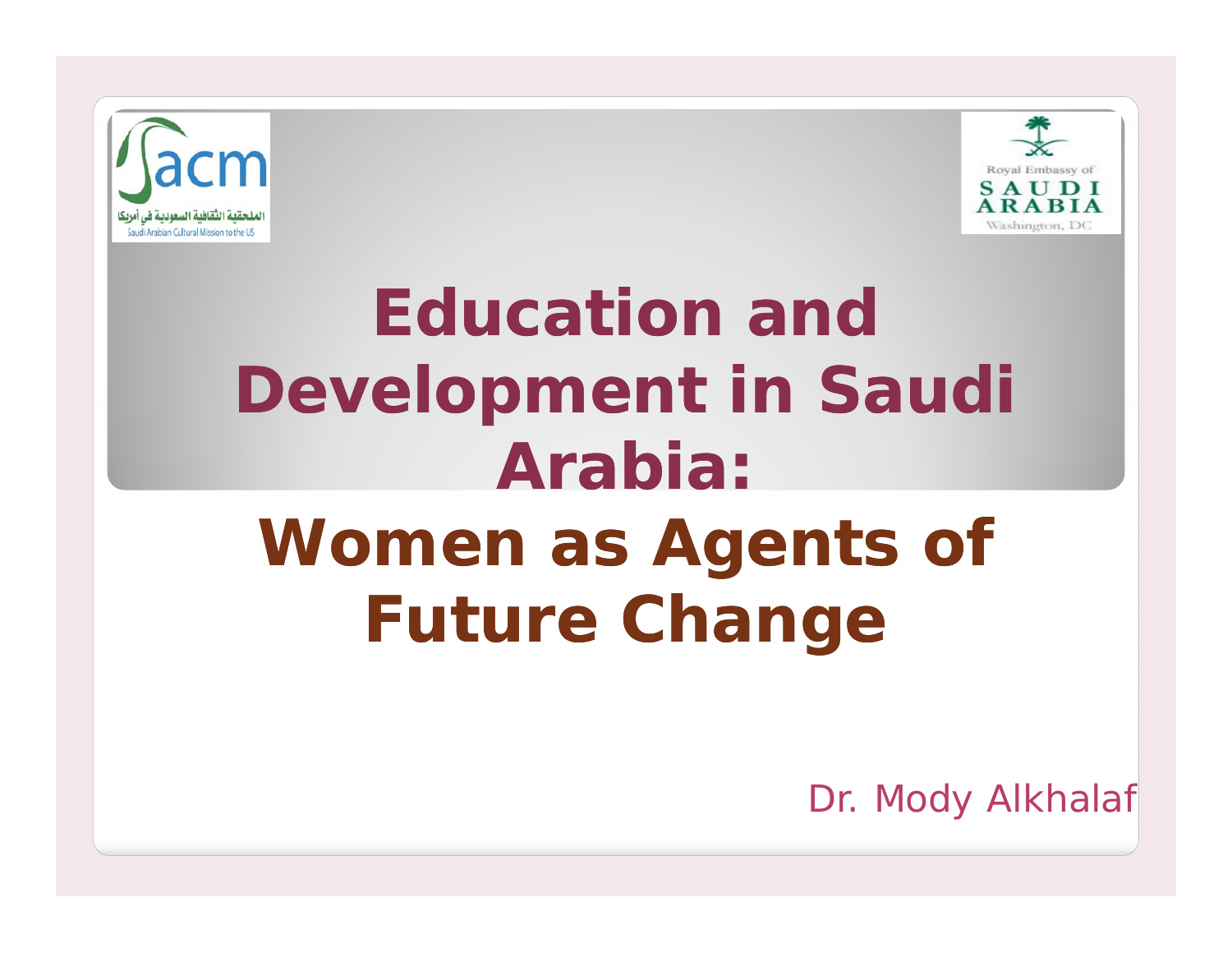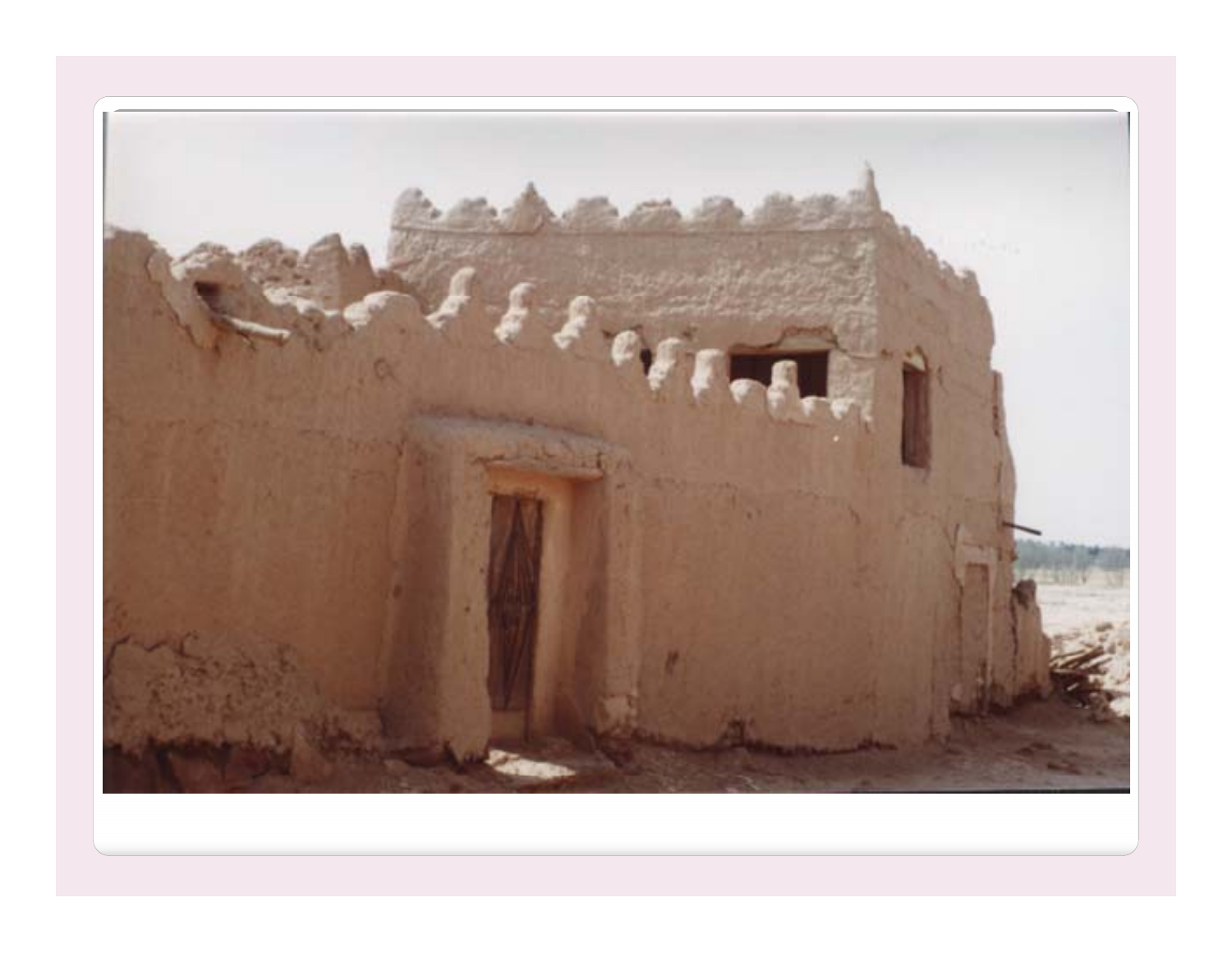

#### **Saudi Facts**

**Area: 2,149,690 sq km Population: 28,636,633 Ethnicity: 85% Arab Language: Arabic Religion: Islam G t t Government type: Monarchy Monetary Unit: Riyal Capital: Riyadh**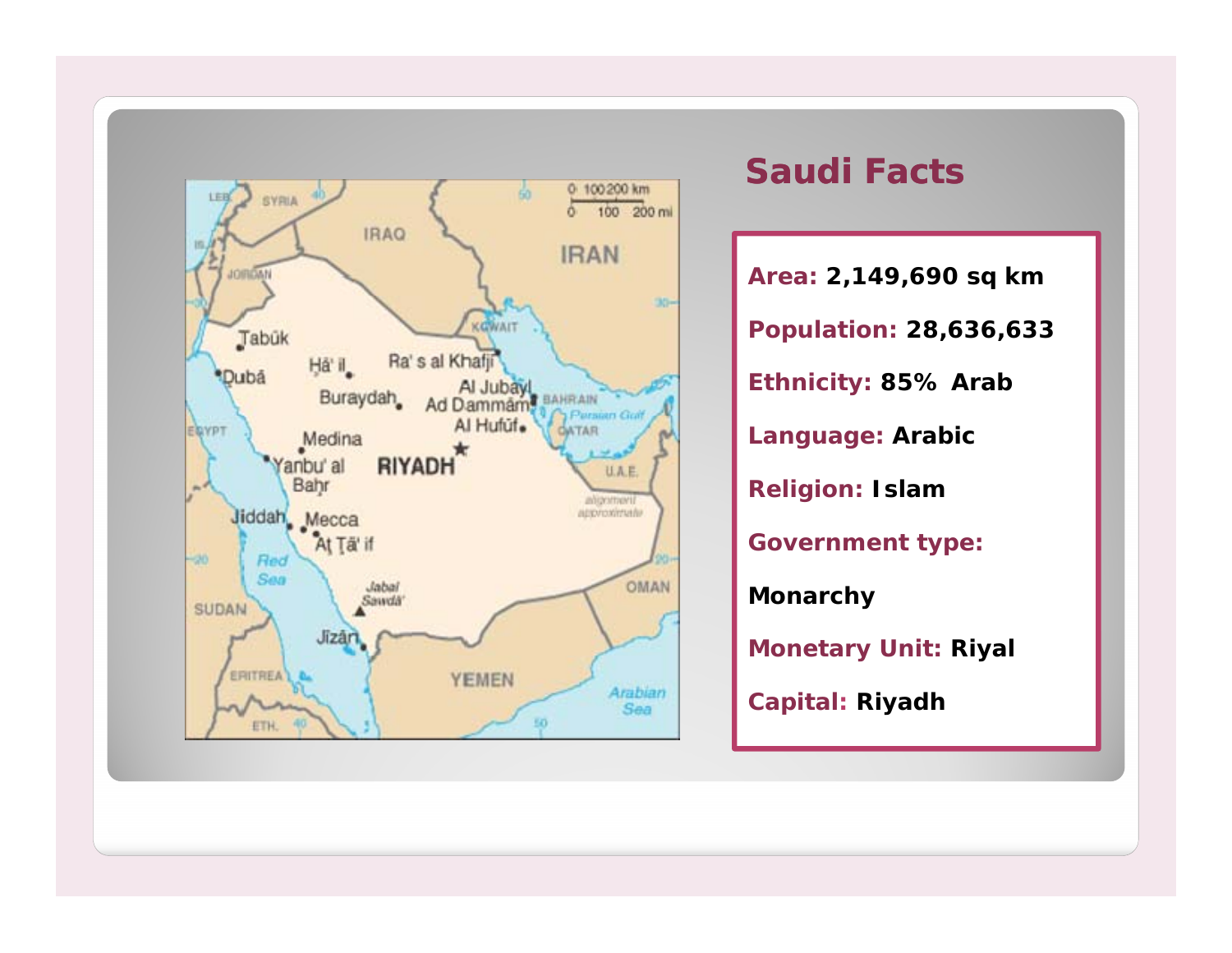#### **Brief overview:**

- 1932: Foundation
- - 1938: Discovery of oil
	- -> One of the world's fastest growing economies
	- $\rightarrow$  The world's largest producer of petroleum liquids (\*)
	- -> The most dynamic economy in the Arab world
- -1970-present: Five-year developmental plans
	- \* Industry
	- \* Agriculture
	- \* Mining
	- \* Banking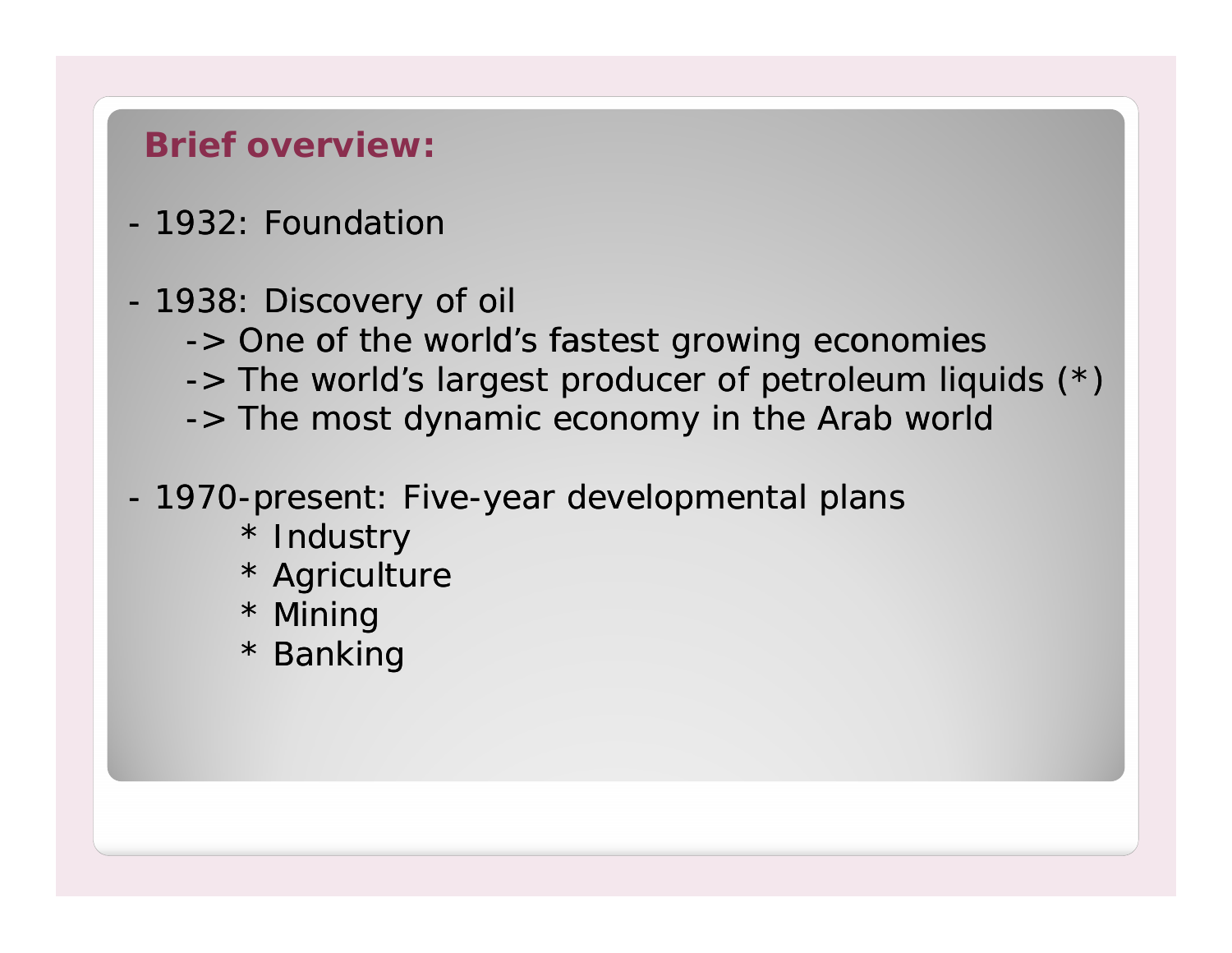## **Education in Saudi Arabia**

**Percentage of Annual Government Income Alloted to Education**



Government Income **Education** Budget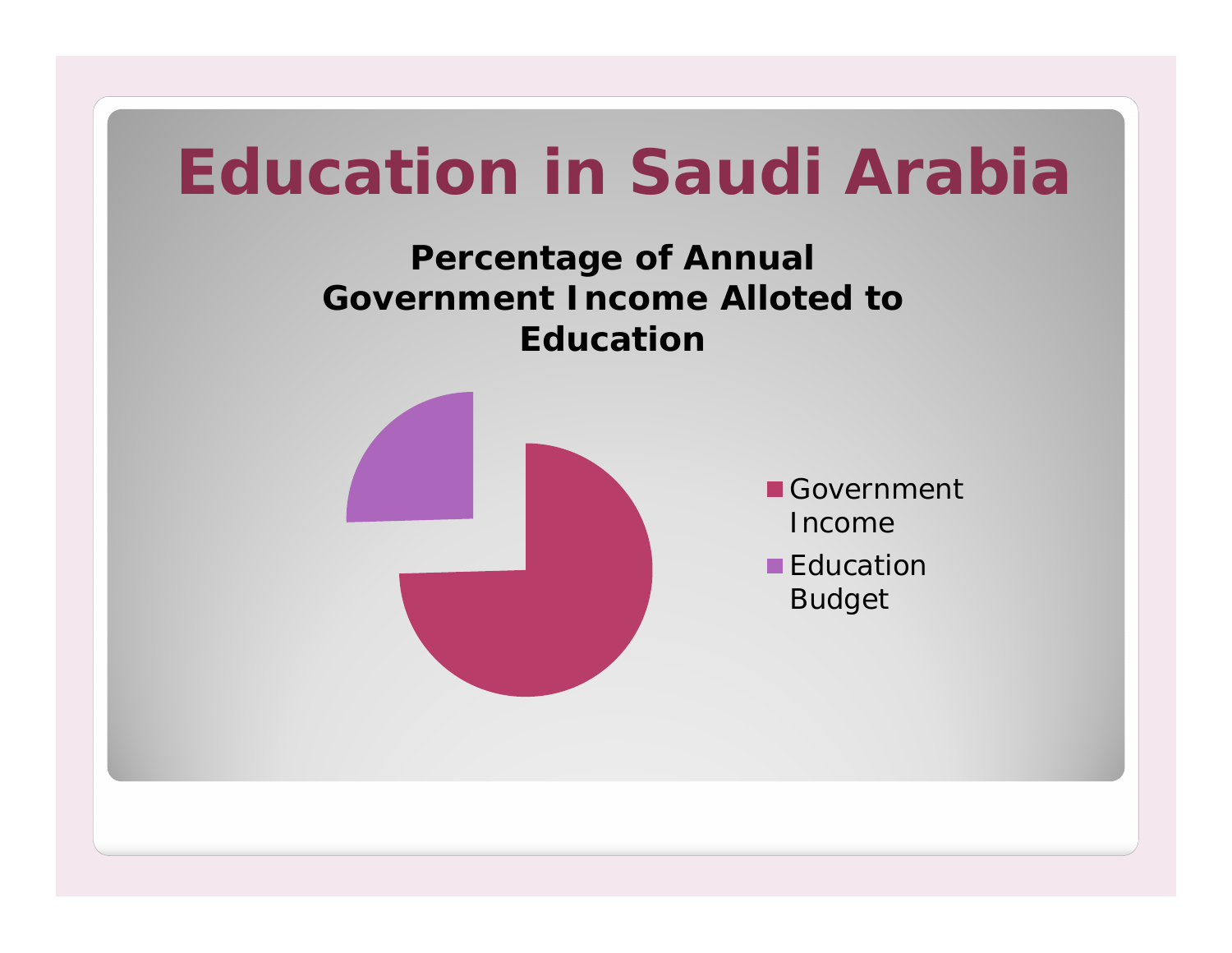### **ln 70 years:**

¾ 31,798 schools

- ¾ 68 Technical Institutions
- ¾ 24 Universities
- $\geq$  435,343 Academic Staff
- ¾ 5,106,162 Students

Raised the literacy rate from %10 to over %82.9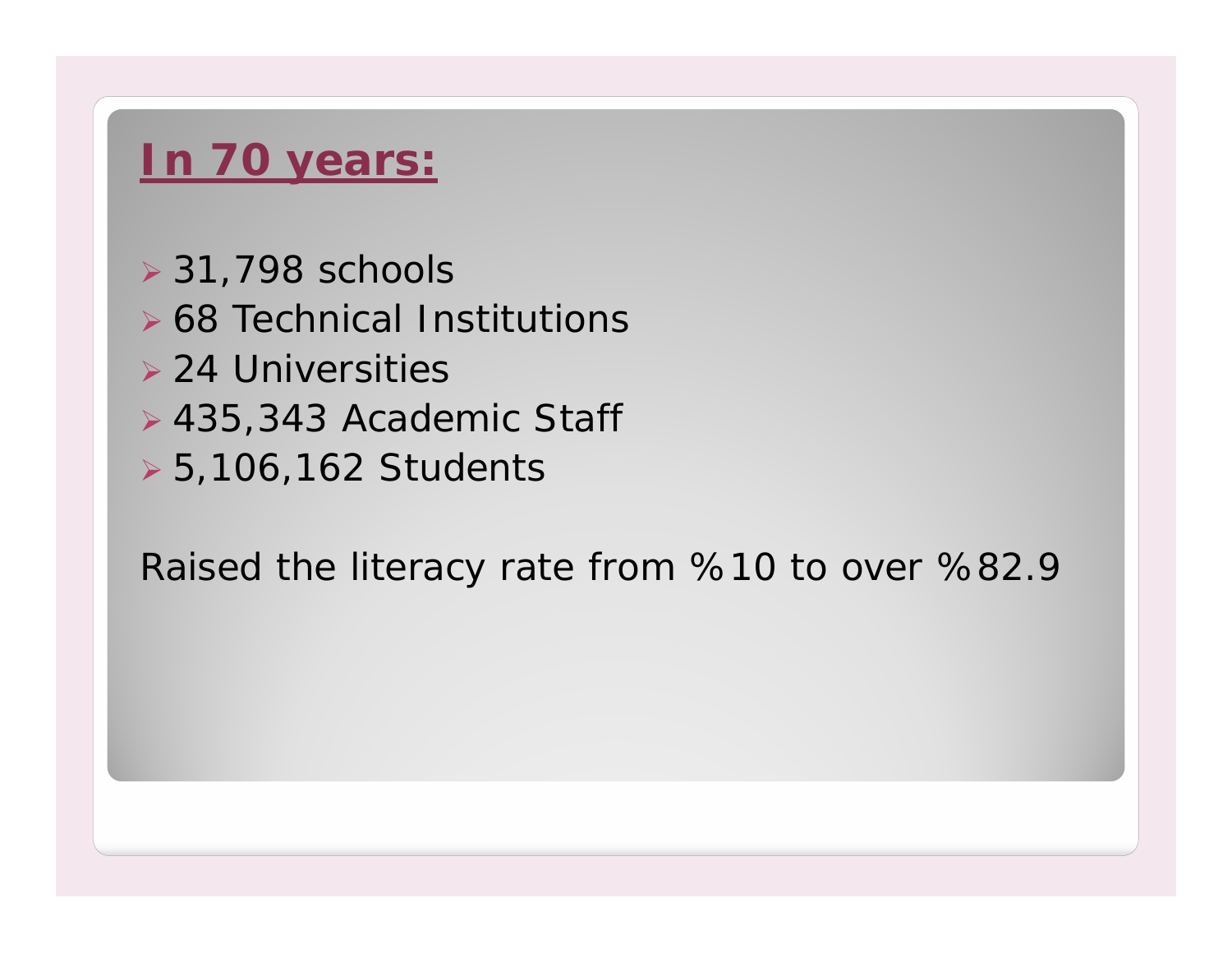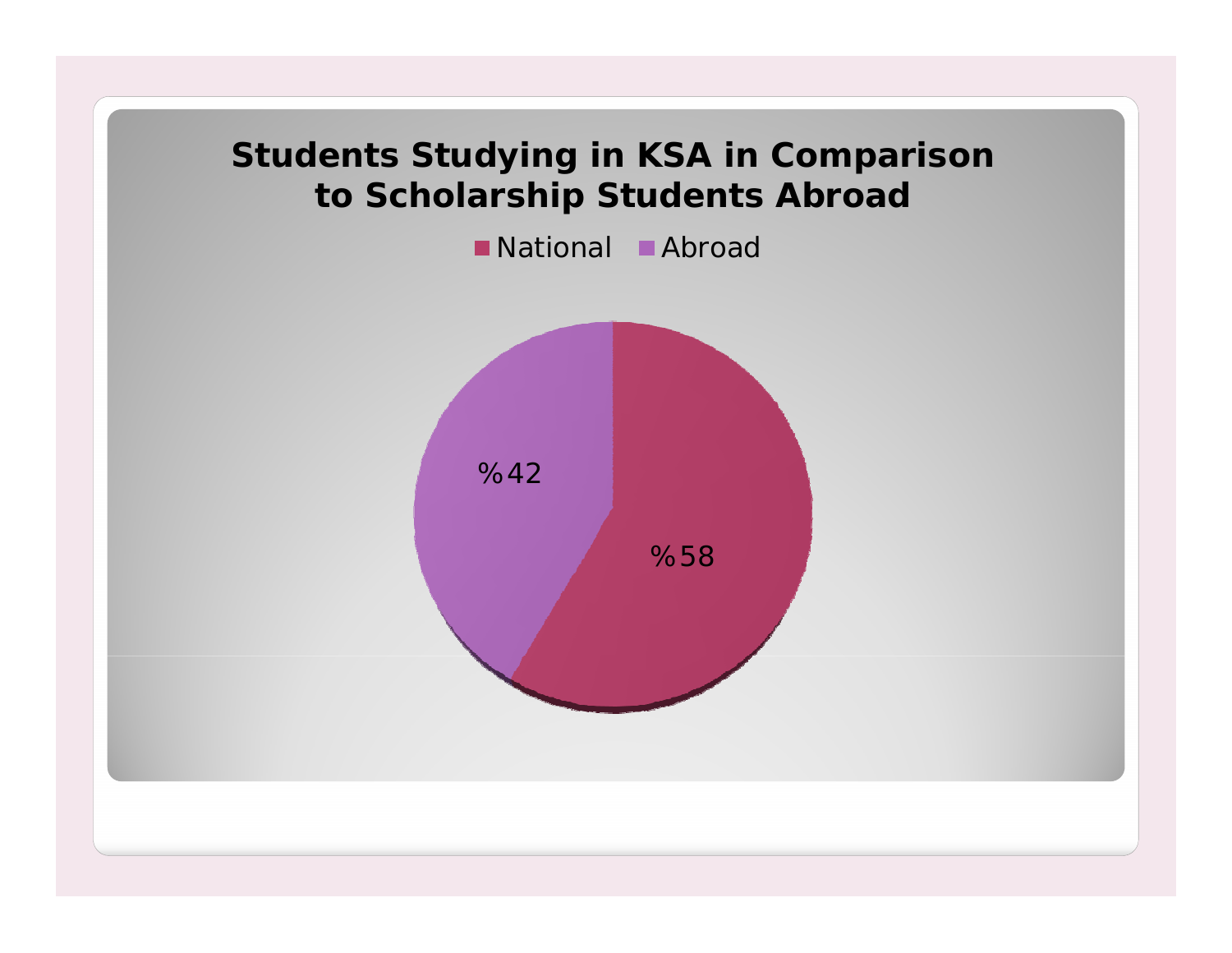#### **Distribution of KASP Scholarship Students by Country**

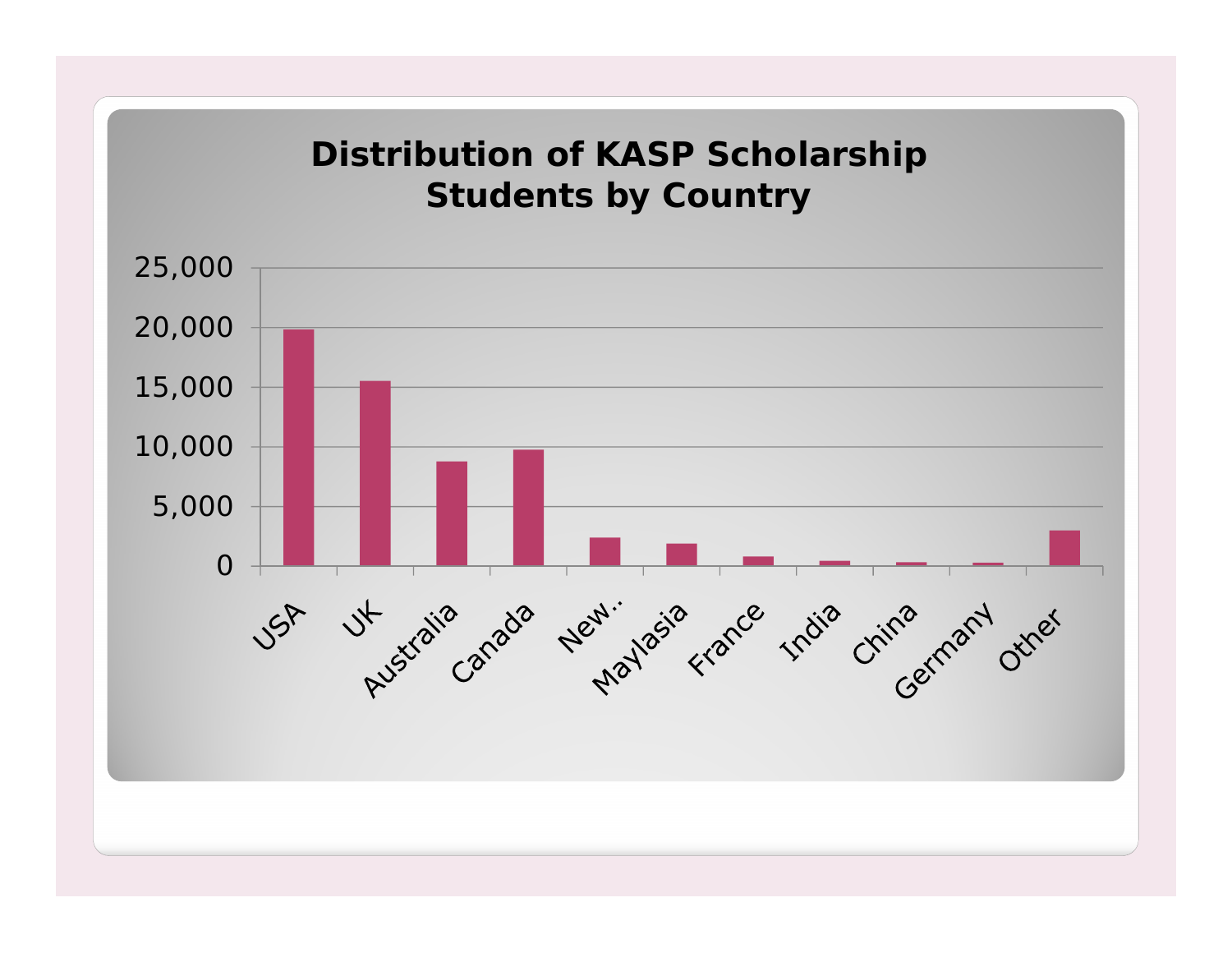### ……… led to:

- **- Urbanization of %81 (2008 est)**
- **KSA ranks 13th most comp y etitive economy (World Bank report 2009)**

 **KSA health system ranked 26th in the world (WHO 2008)**

**- KSA IT sector is one of the most advanced in the region.**

**- KSA ranks 1st in Humanitarian aid; 0 19 of GDP 0.19 of (UN 2009 report)**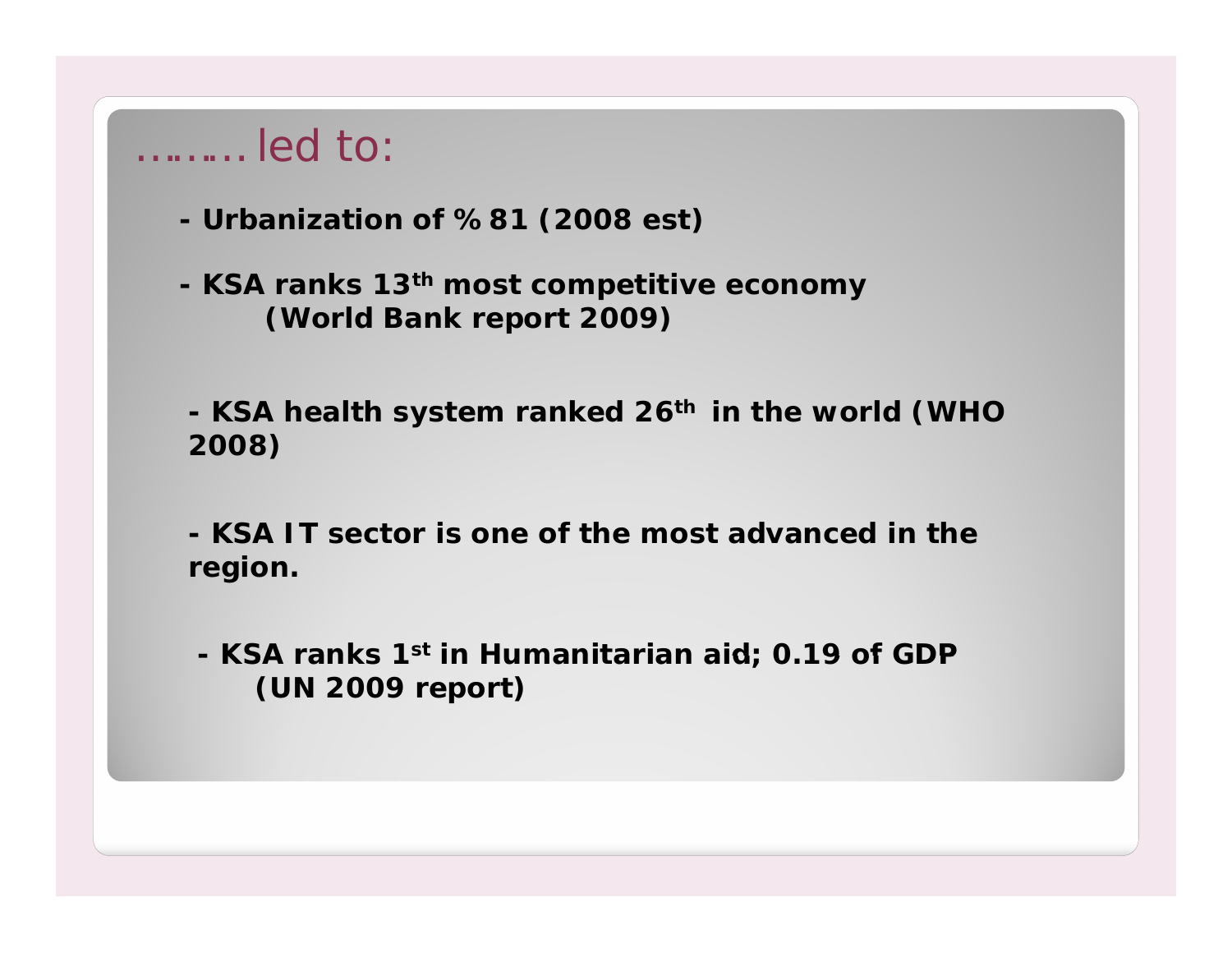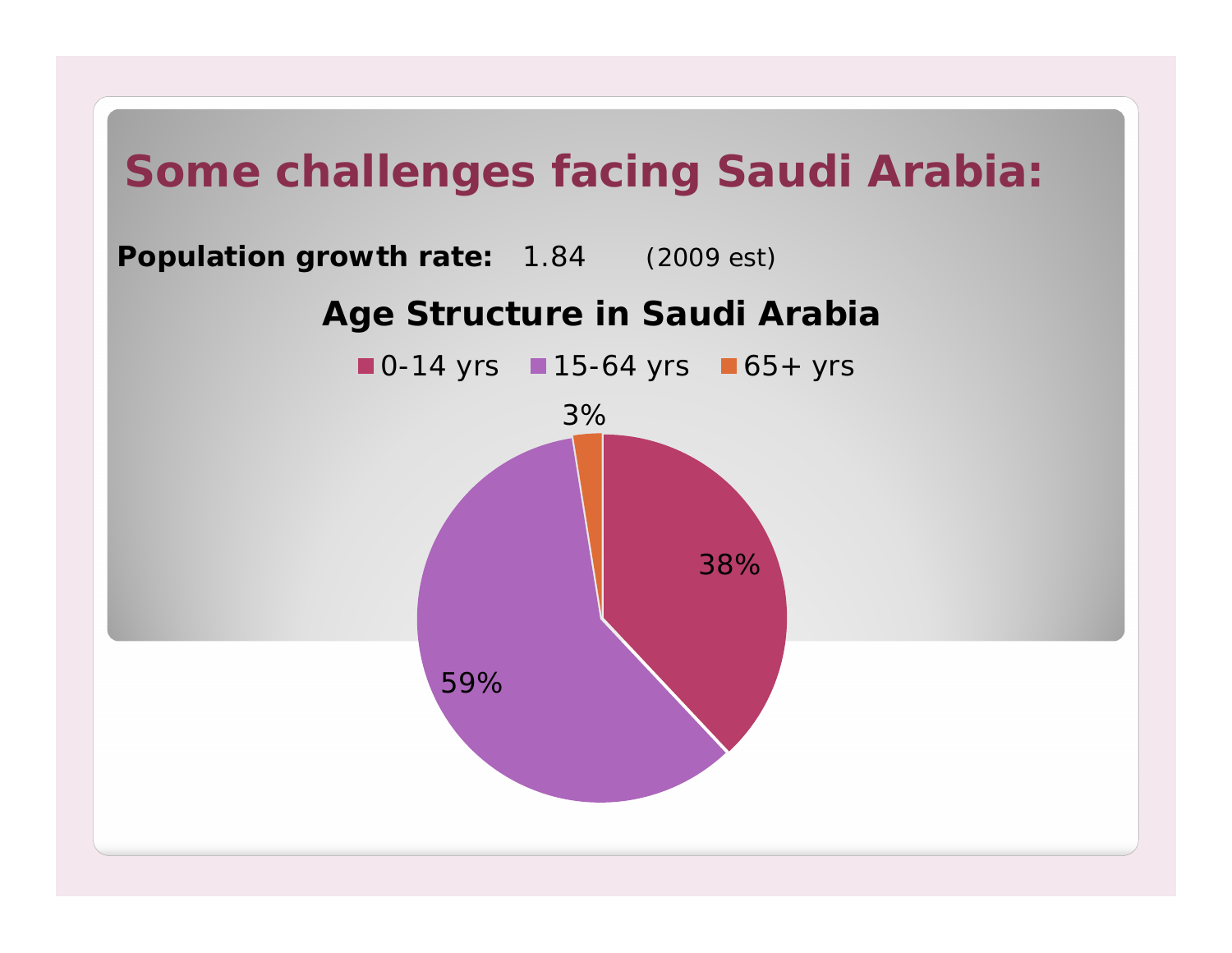## **Women and Education:**

- -- 1959 Royal Decree for girls' schools
- -%49 enrolled K-12 (MOE 2008)
- -%62 enrolled in higher ed. in KSA (MOHE 2009)
- -%61 graduates last year (MOHE 2008)
- -%21 of scholarship students worldwide (MOHE 2009)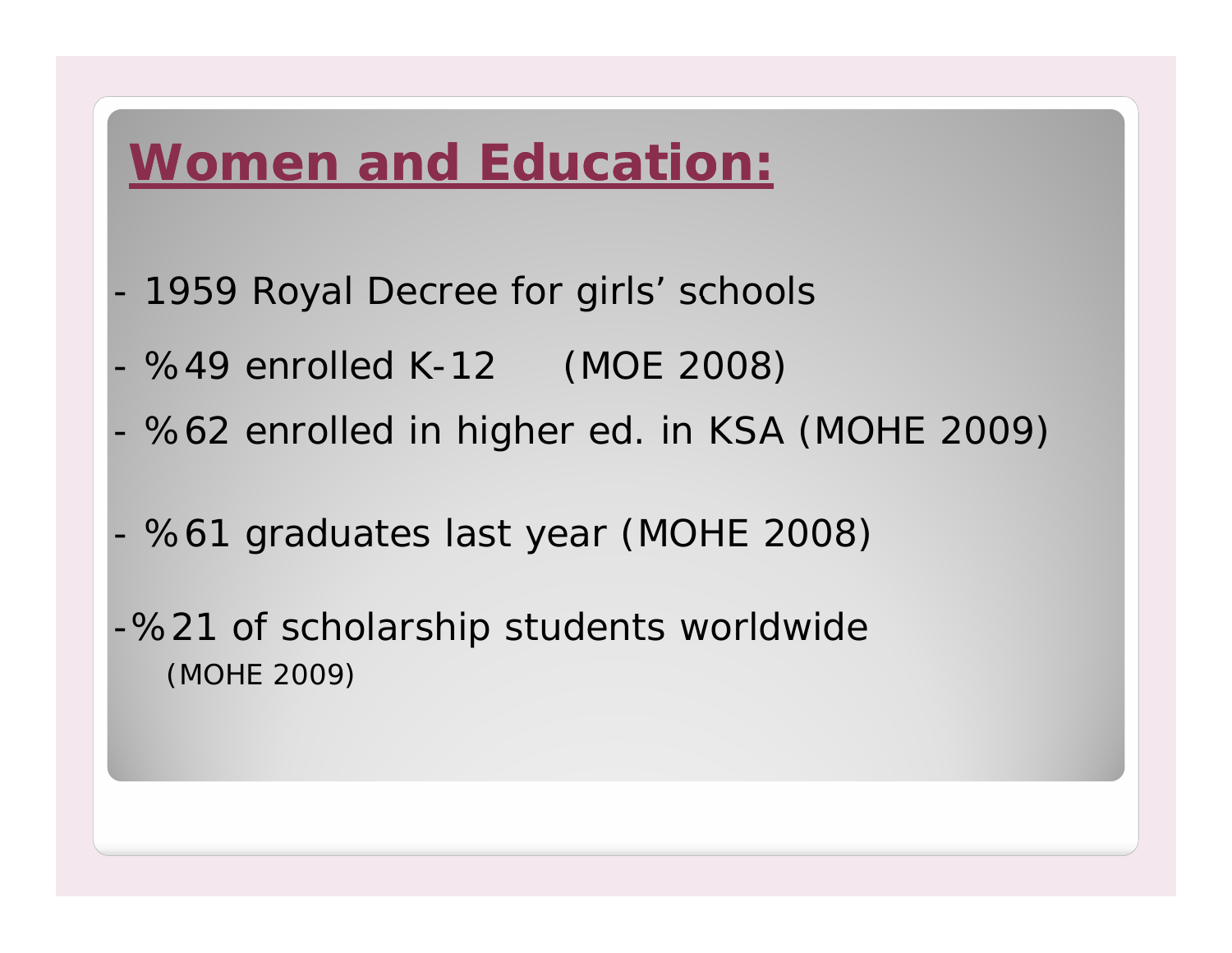#### **Distribution of Saudi Students in the USA b y Gender (SACM 2002 2002-09)**

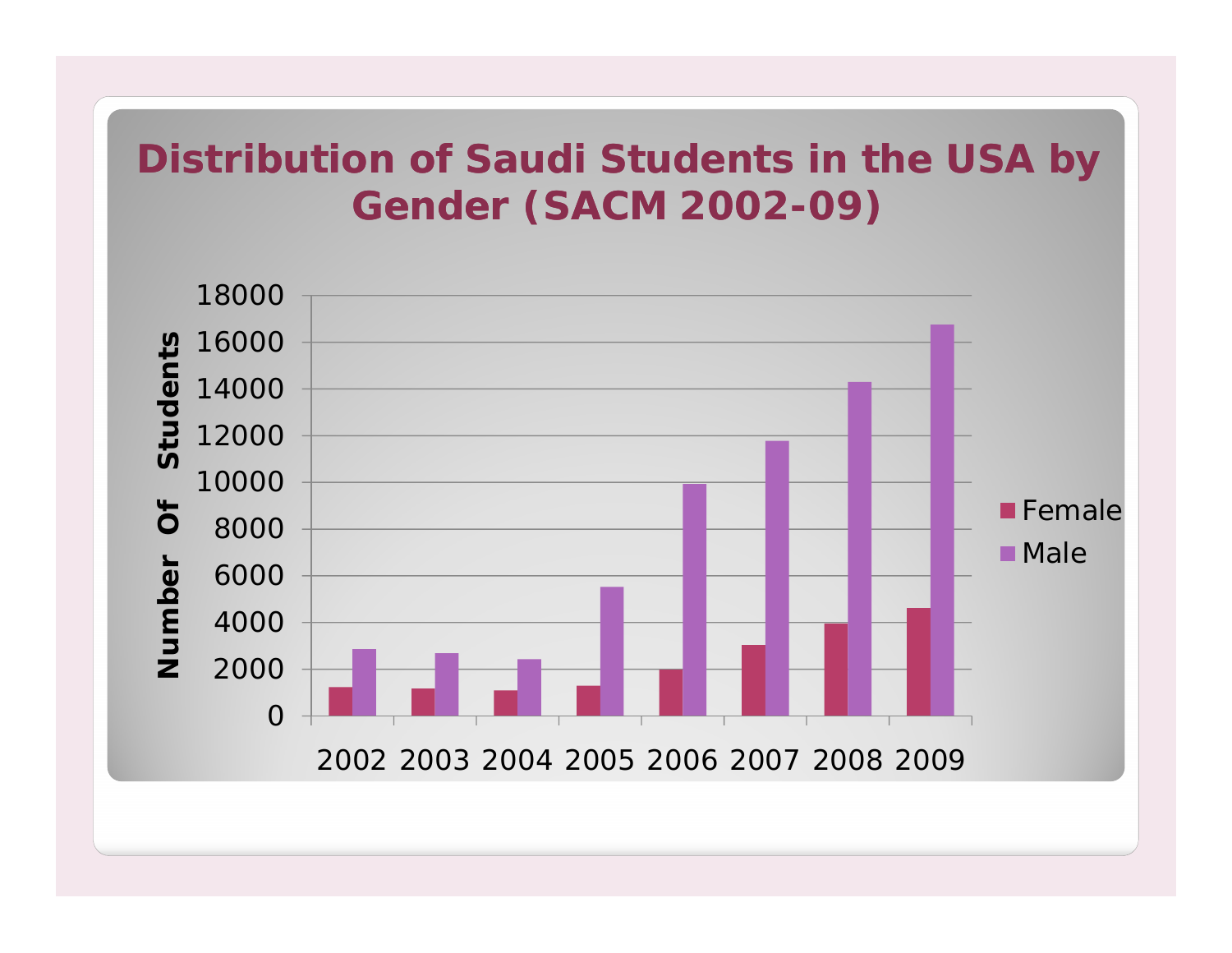## **Women and Business**

- ¾ %40 of family-owned companies
- ¾ %30 of brokerage accounts
- $\triangleright$  %21 of total investments
- ¾ %10 real estate in major cities
- ¾ %20 of commercial businesses
- ¾ SR45 billion cash funds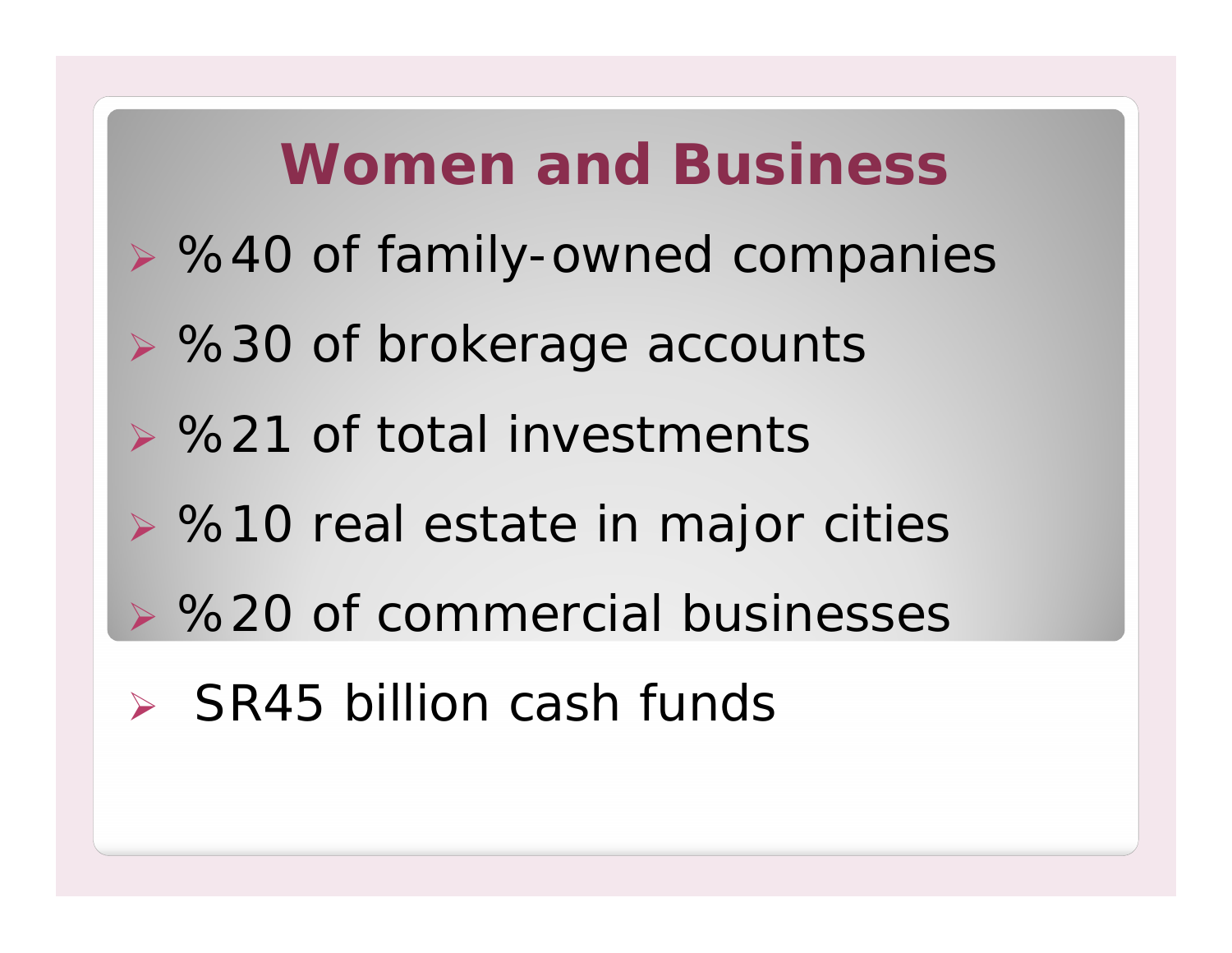## **Women in workforce**

- ¾ %16 general workforce
- ¾ %30 government secto r
- ¾ %48 education sector
- ¾ %40 Saudi doctors
- ¾ %35 managerial positions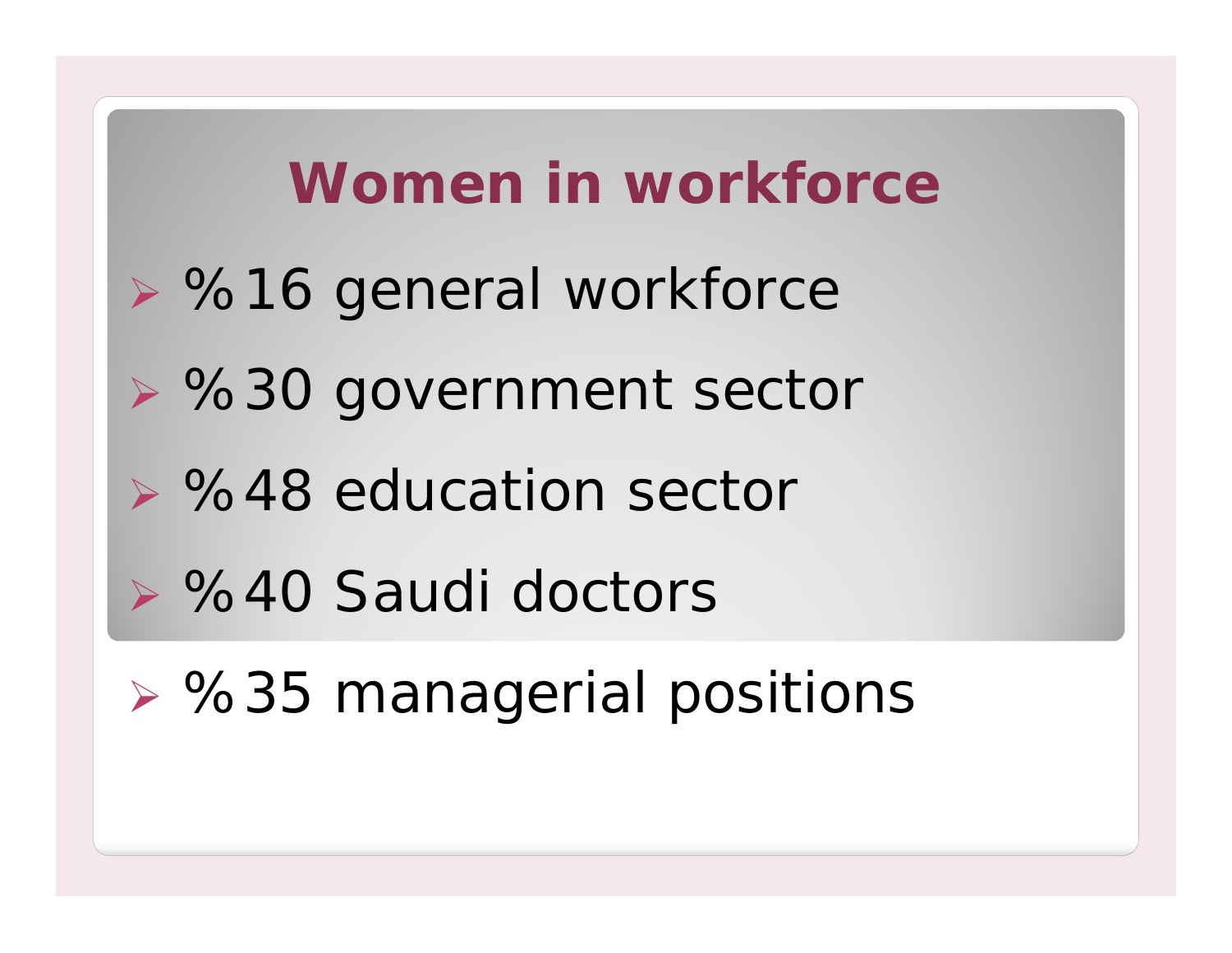

## **Thoraya Obeid**

Executive Director of the United Nations Population Fund and Under-**Secretary** General of the United Nations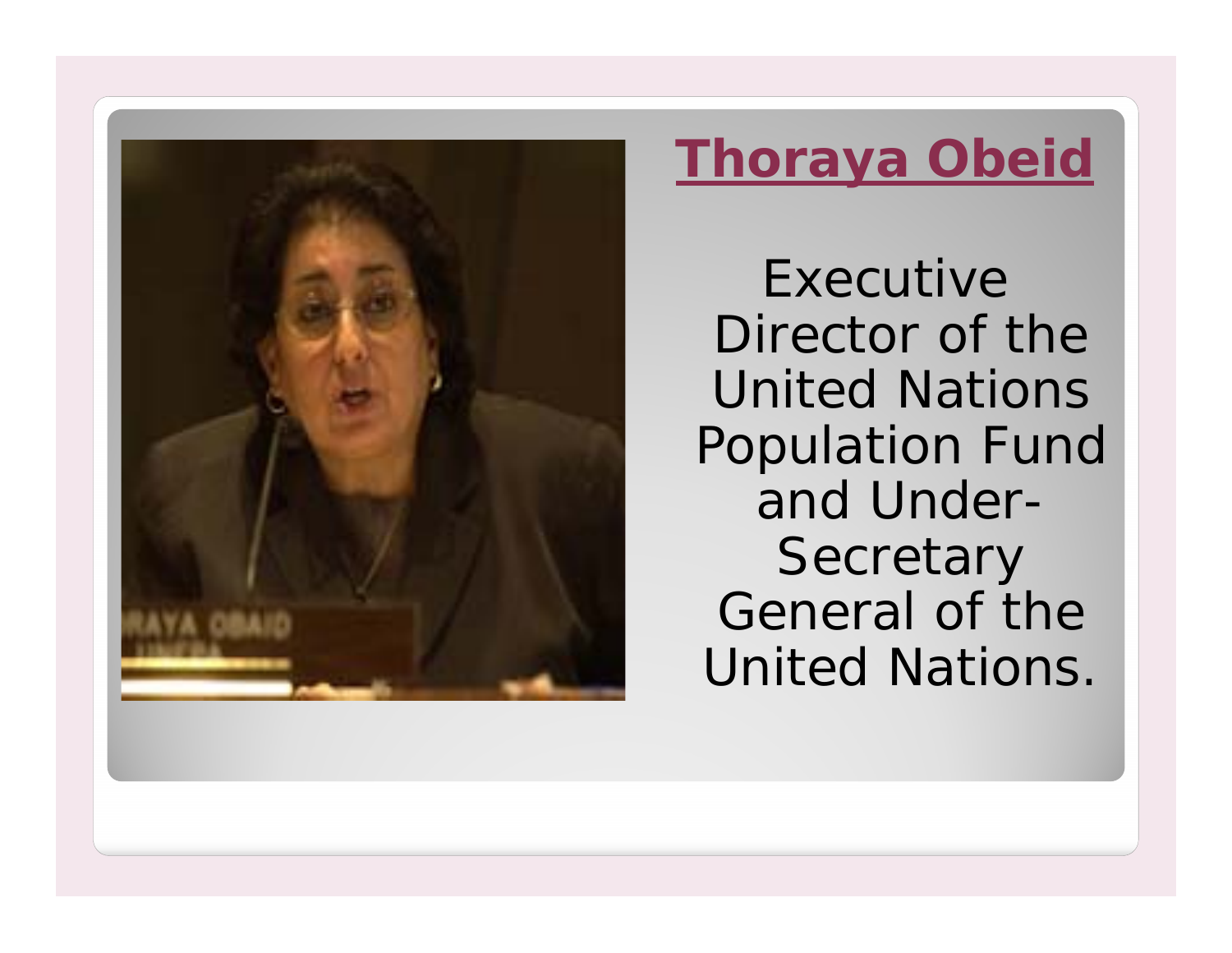

## <u>**Lubna Olayar**</u>

CEO and Chairperson of the Olayan Financing Company

- **-2004 First Saudi woman to be on board of a Saudi bank**
- **- 2005 Time**
- **- 2006 Forbes**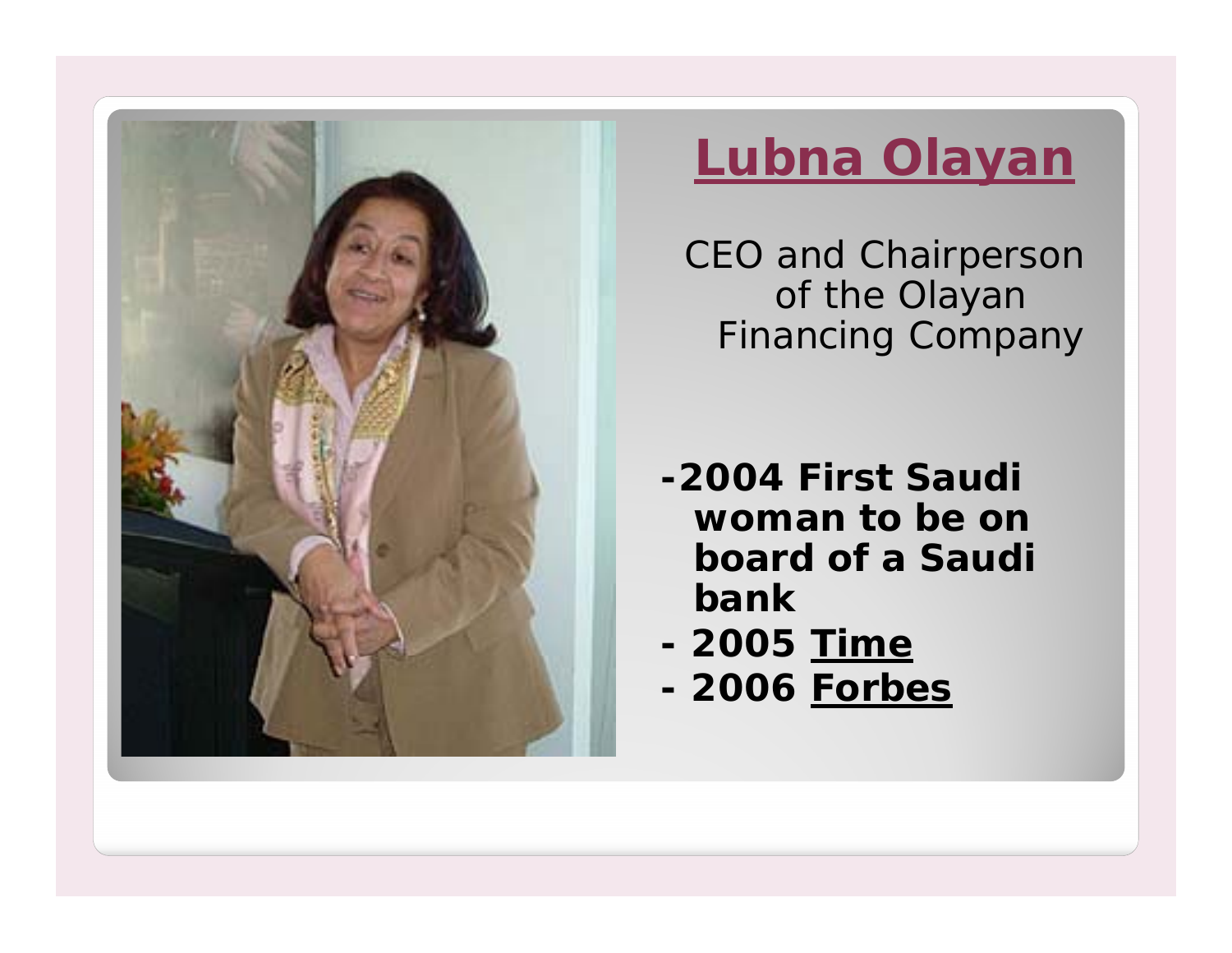

### **Dr. Nahed Taher**

CEO Gulf One Investment Bank

- **2003-2006 Senior Economist Saudi Hollandi Bank**
- **-2006 First Saudi woman to be CEO of bank in the Gulf Region.**
- **-2006 Forbes**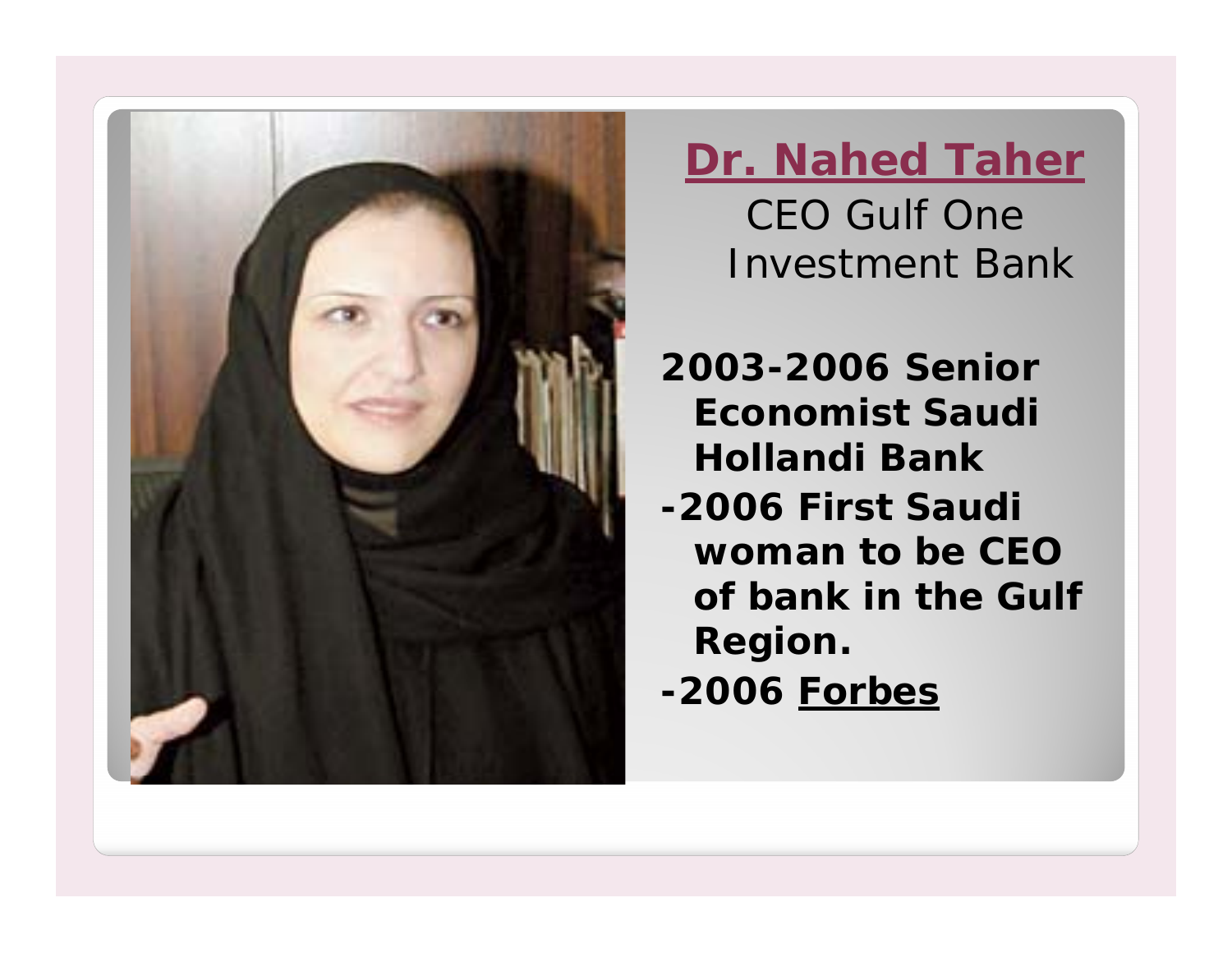

## **Nora Alfayez**

**Feb. 2009**

**First Saudi Female Deputy Minister**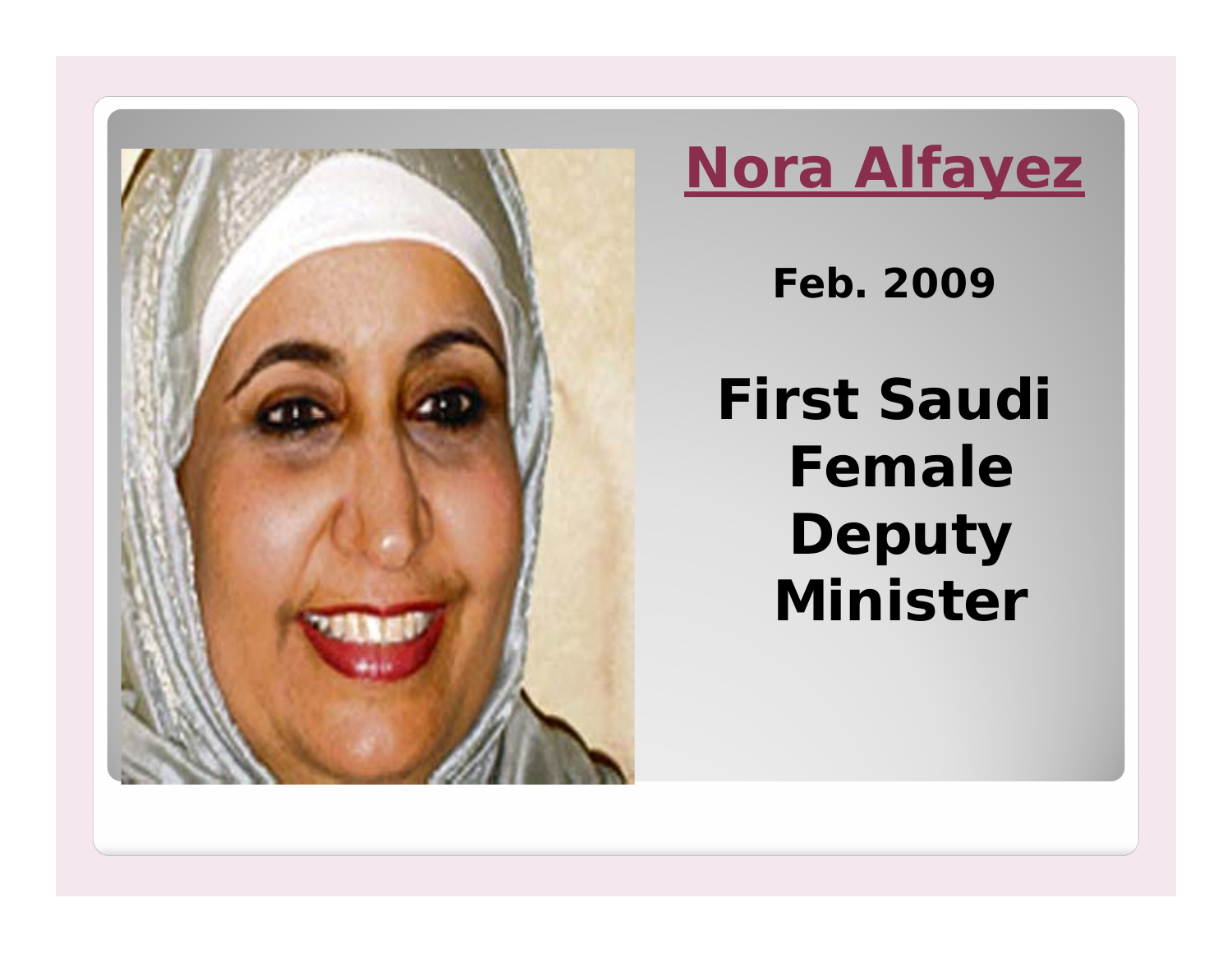

#### **Dr. Selwa Alhazzaa**

### **Head & Consultant of Ophthalmology KFSH**

- **Associate Professor, Johns Hopkins**
- - **Member of 12 Medical Associations**
- **Executive Board of Friends of Saudi Arabia**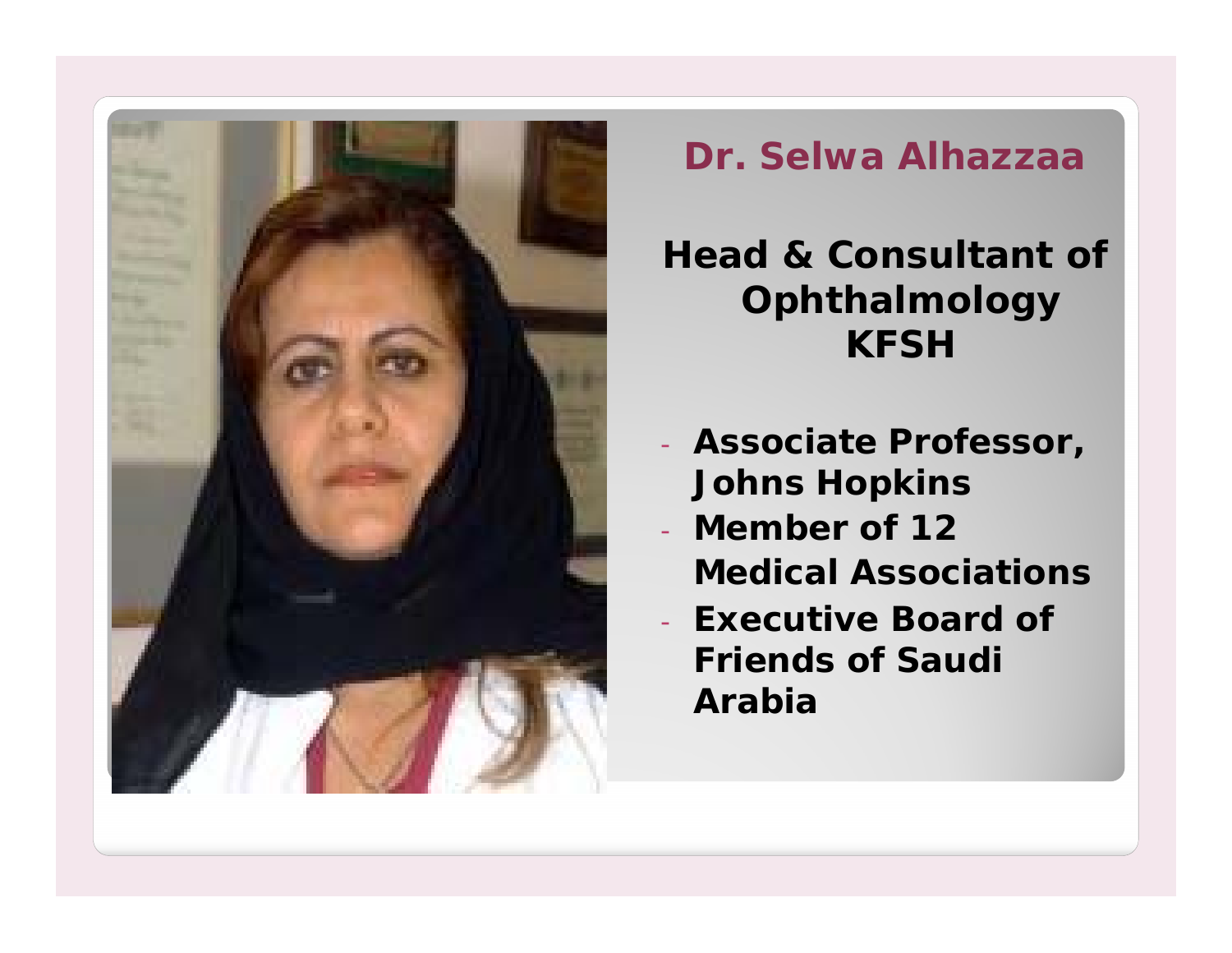

#### **Mona Abu Sula yman**

**Executive Manager**   $\boldsymbol{\mathsf{K}}$  <code>ingdom Holding</code>

- **TV presenter** - **2006 Young Global Leader**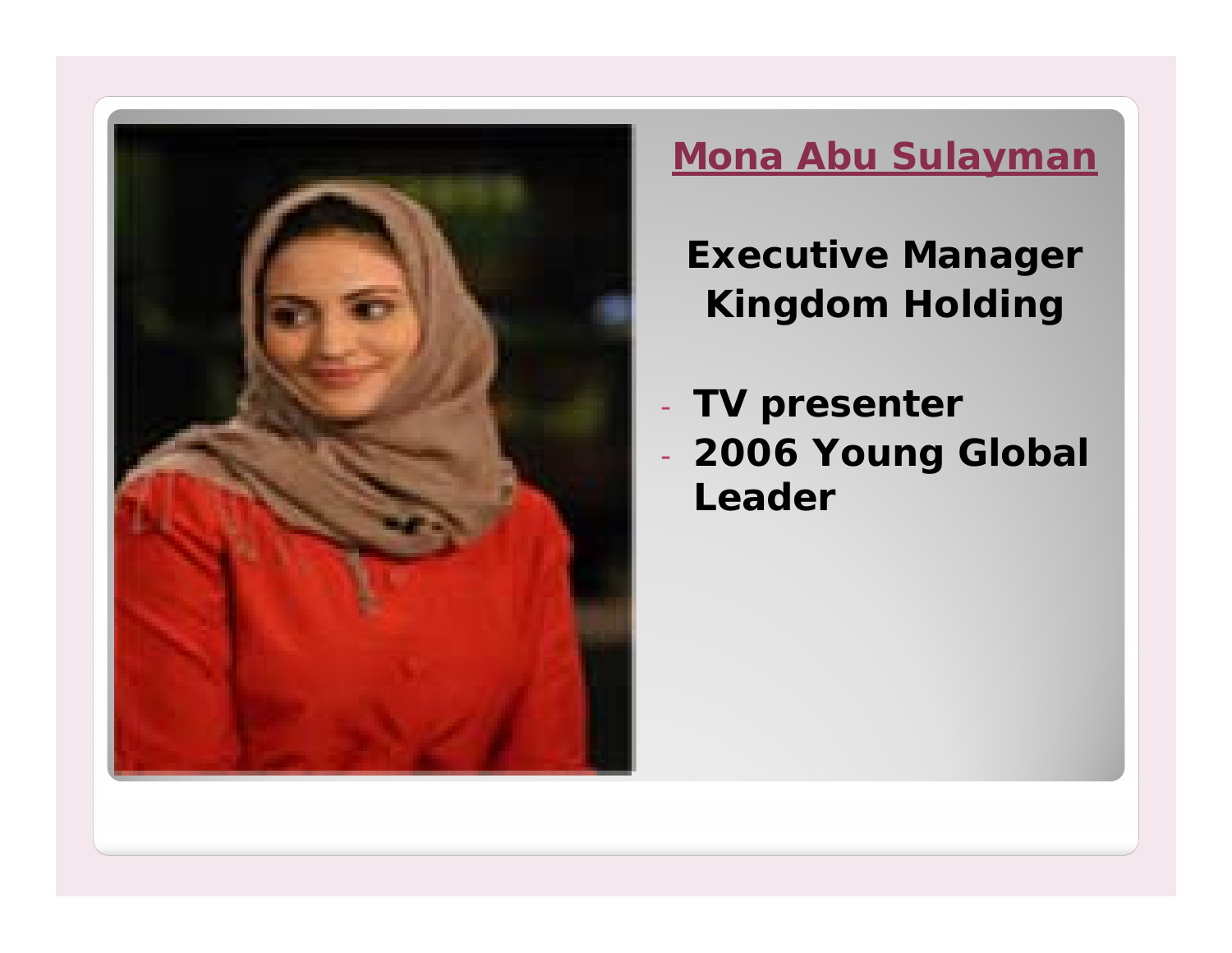

### **Nimah Nawwab**

**Internationally acclaimed writer and poe t**

#### "**The Unfurling "**

- **Public book signing**
- **Translated into Japanese, Chinese, and Portuguese and A bi ra c.**
- **Her works are taught at schools and colleges in Arabia, the U.S, Canada, Singapore, Japan India and others Japan, others.**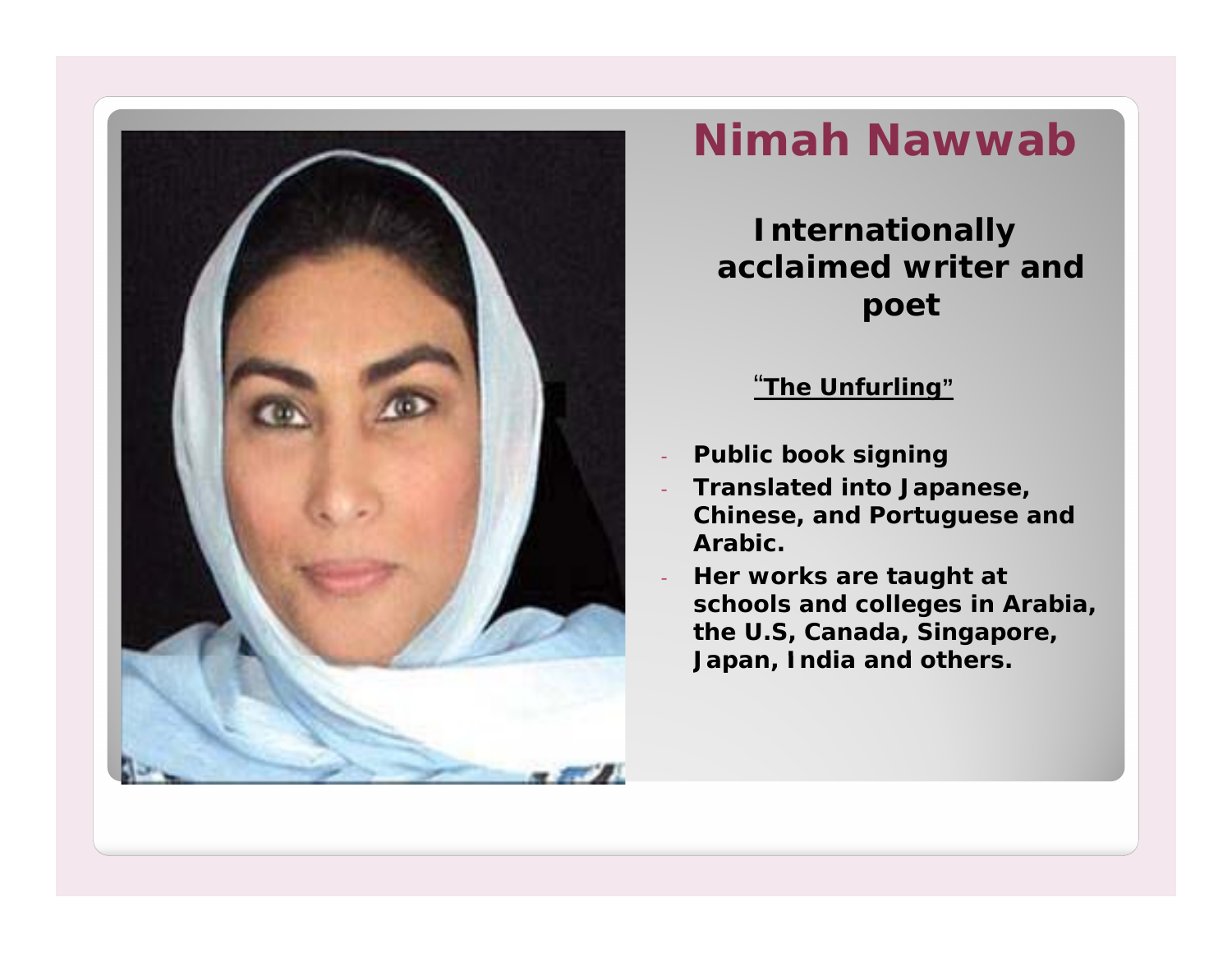

### **Haifa Almansour**

First Saudi Female Film Director

### Films:

"Who""The Bitter Journey" "The Only Way Out"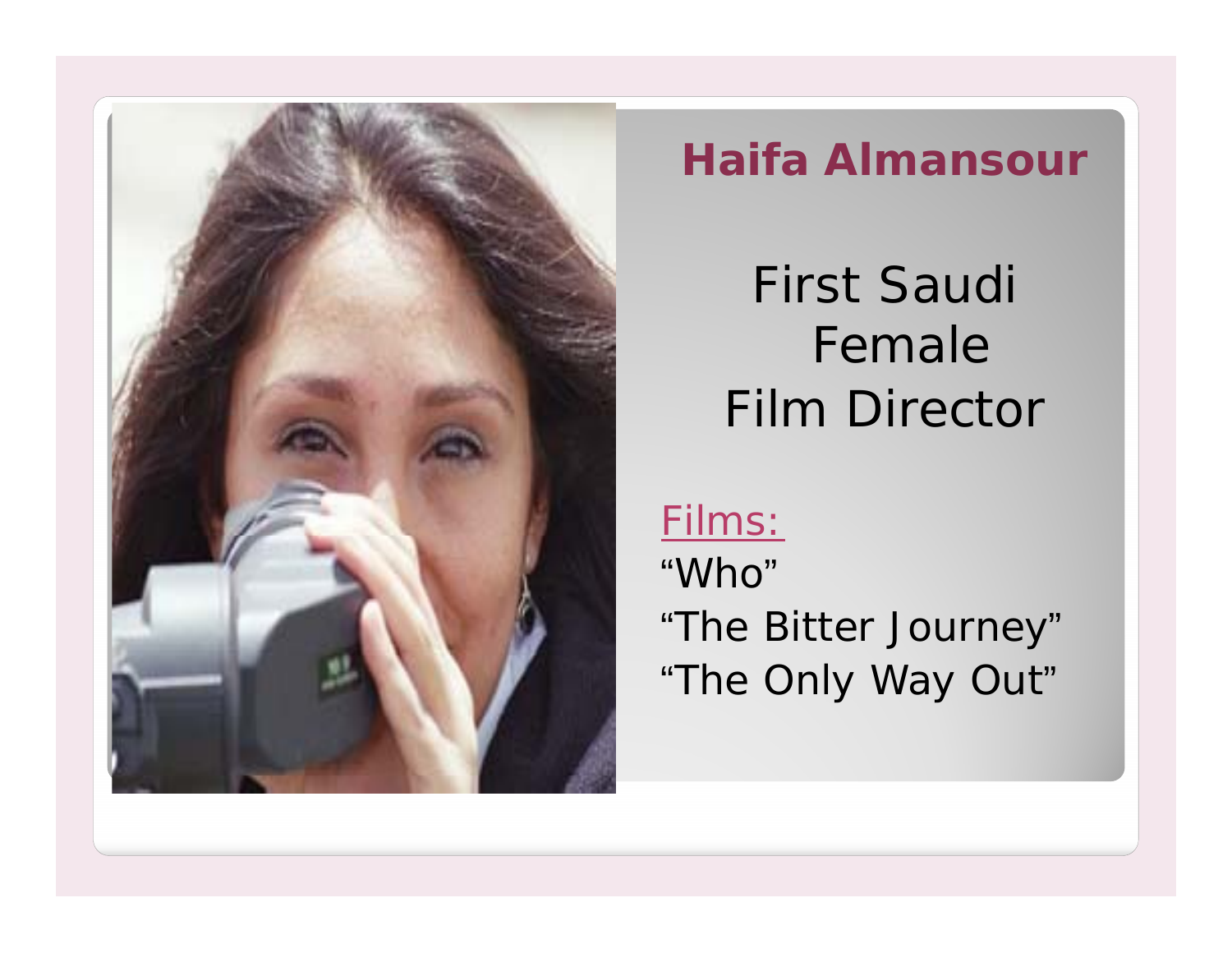

### **Suzanne Ba' Aqeel**

## Saudi photographe r

- - **First collection "The Shadow of a Palm Tree"**
- - **Pictures displayed in 120 exhibits worldwide.**
- - **Firs Saud o a t Saudi wman photographer to join Reuters.**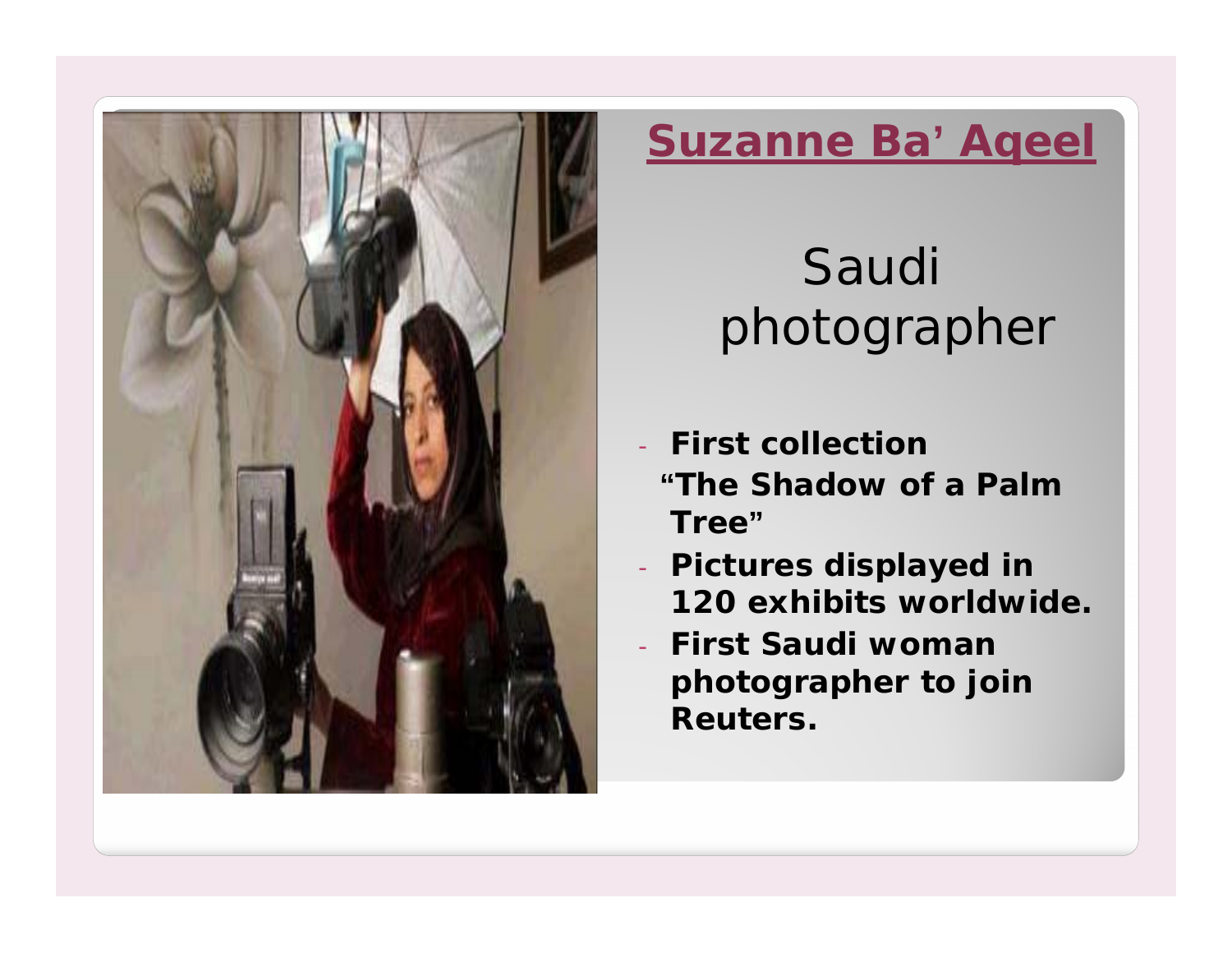

## **Hanadi Hindi**

Pilot, Kingdom Holding

First Saudi female pilot to fly planes in Saudi Arabia.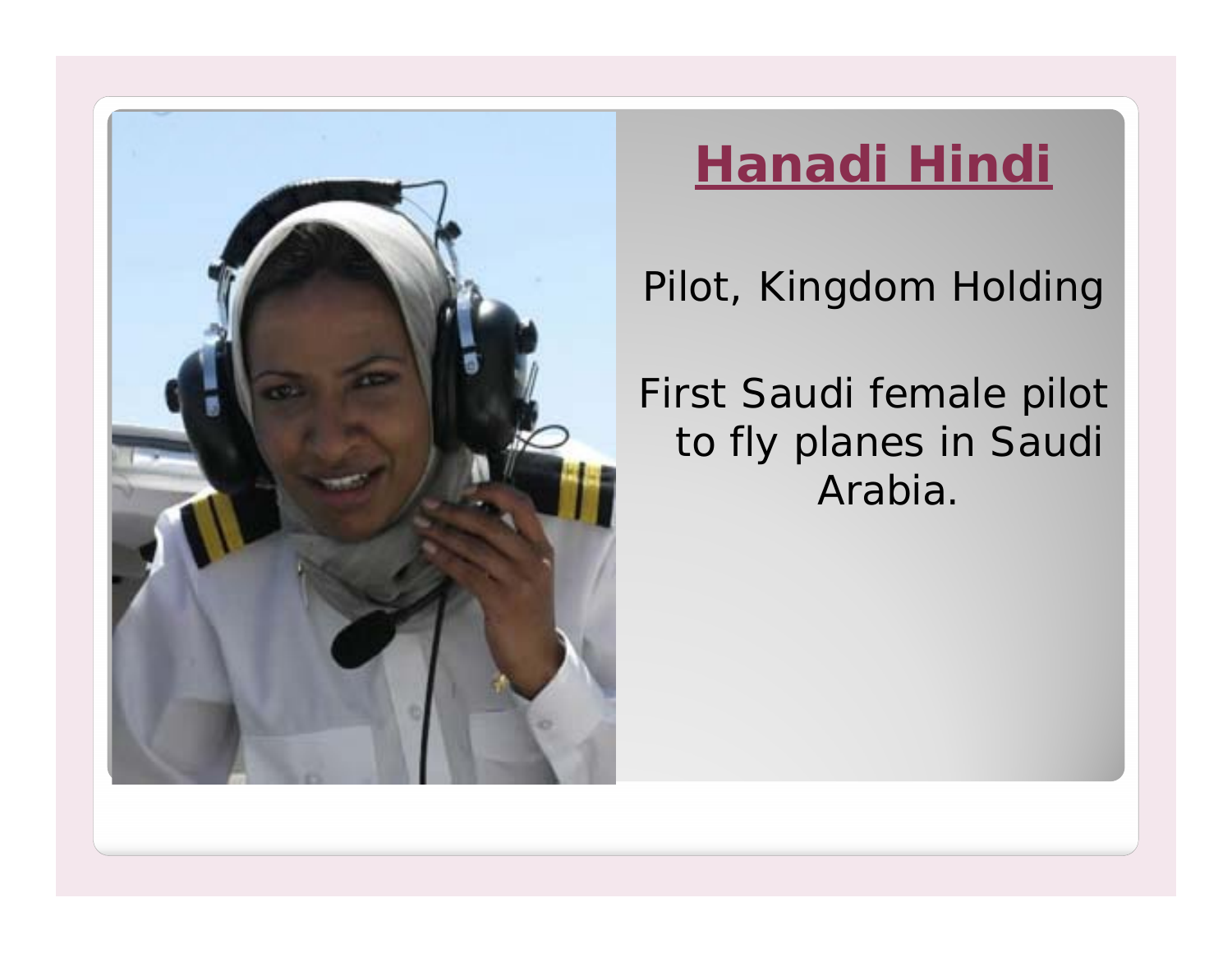

### **Marwa Aleifah**

Won International Rally for Women, Dubai (2005)